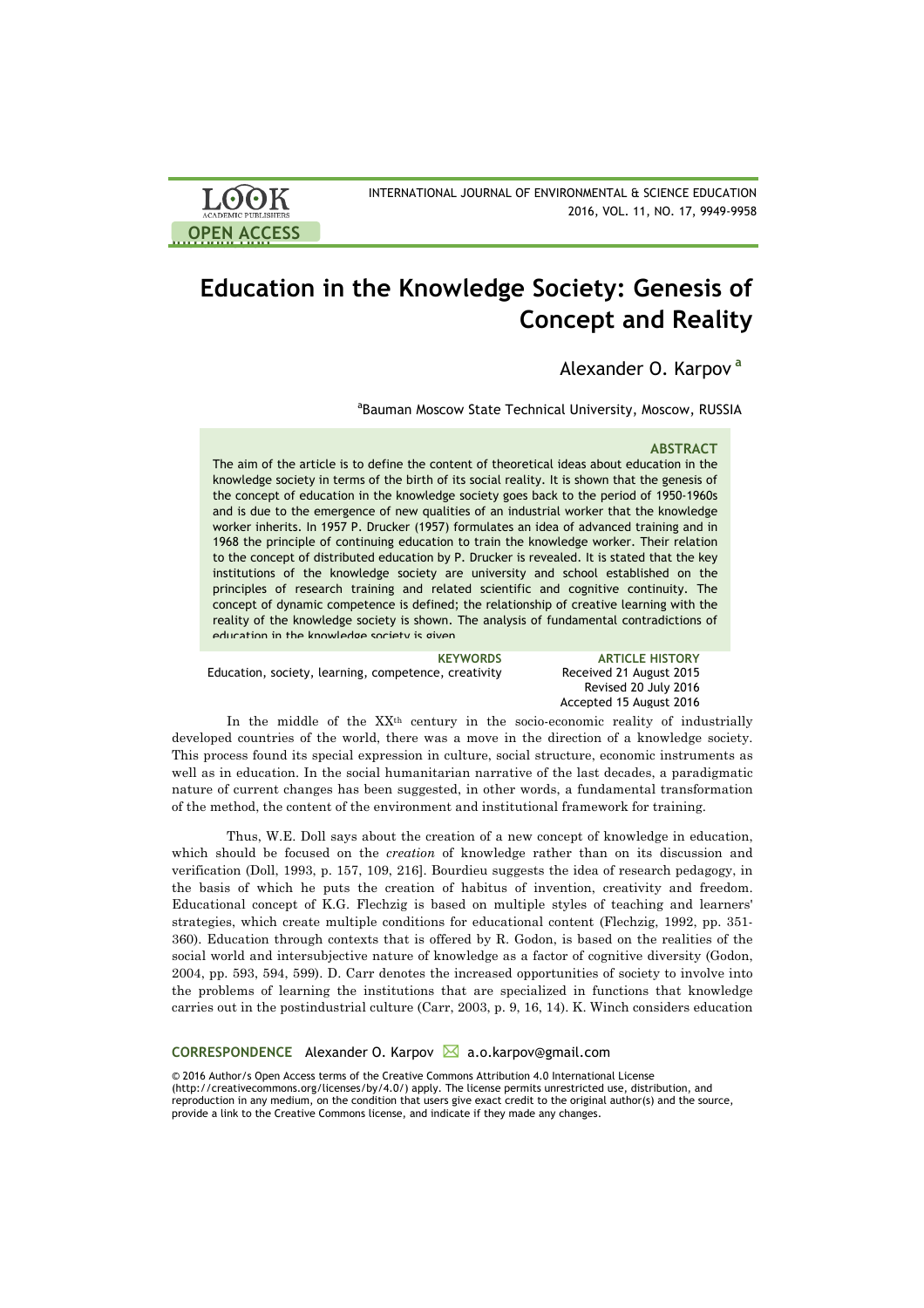from the point of view of the requirements of modern professional work, where it is important to have an ability to critically evaluate and respond to new situations (Winch, 2004, p. 476, 477).

Today schools are more than ever an important part of the problem of education in universities because the academic efficiency of the latter directly depends on the degree of cognitive readiness of a student to master complex systems of professionally specialized knowledge. Experts speak about a noticeable discrepancy between development and intellectual needs of students on the one hand, and educational environment in schools and universities, on the other hand (Shernoff, 2013, p. 10, 9). Thus, according to one of the largest studies conducted in 26 states of the USA, almost 40% of respondents believe that the material, which is taught in school, is not relevant, 45% do not feel themselves an important part of a school community, and only 2% said that they have never been bored in school (Yazzie-Mintz, 2007, p. 1, 5). The learners' passiveness results in the model of an educational institution as the translator of instructions, which is to be overcome, and it is one of the main objectives of the educational theory and practice around the world (Shernoff, 2013, p. 3).

At the present stage of development of society, as it was shown by the European sociological analysis, there is a high level of coincidence of competencies for "employment" which are involved in research activities (Developing Foresight for the Development of Higher Education/Research Relations in the Perspective of the European Research Area (ERA), 2002, p. 16, 29 40, 47]. Such coincidence indicates the emergence of socialization of research type in the process of establishing a knowledge society (Karpov, 2016, p. 3491, 3492]. It involves the formation of complex competencies of high level, which requires a long time, and, therefore, should start at the stage of schooling. Hence, one of the main challenges of education is the need to provide scientific and cognitive continuity between school and university, which requires a special, generative learning environment and research methods of cognition (Karpov, 2015b, p. 531-534).

# **Research Methods**

The aim of the article is to define the content of theoretical ideas about education in the knowledge society in the context of the emergence of its social reality. I believe that educational theory should proceed from the fundamental cultural and social foundations of its time. Only in this way, it can become an effective theory, gain a scientific status and give productive implications for social practices.

The research methodology is built in terms of the cultural and historical epistemology; it is based on an analysis of socio-economic attitude towards knowledge and cognition, including training, using a comparative analysis of the sources and correlation of theoretical propositions with reality.

# **Results**

# *Knowledge work and a knowledge worker in a new system of labour division*

In 1940s-1950s, work with knowledge is becoming a new element in the system of labour division, which it starts to transform. In 1962, F. Machlup published a pioneering work "Production and Distribution of Knowledge in the United States" the main objective of which is the development of a conceptual framework for the analysis of knowledge production (Machlup, 1972, p. 10). The performed statistical analysis showed that the American knowledge industry in the middle of the XX century produced almost 29% of gross domestic product (GDP) and the proportion of the labour, including its potential students' part, was 42.8%. According to M. Porat, in 1967, the sector of production of knowledge and information as well as the non-market services in this area was already 46.2 percent of GDP (Porat, 1978, p. 71). By 1970, the number of people working with knowledge in the "potential labour",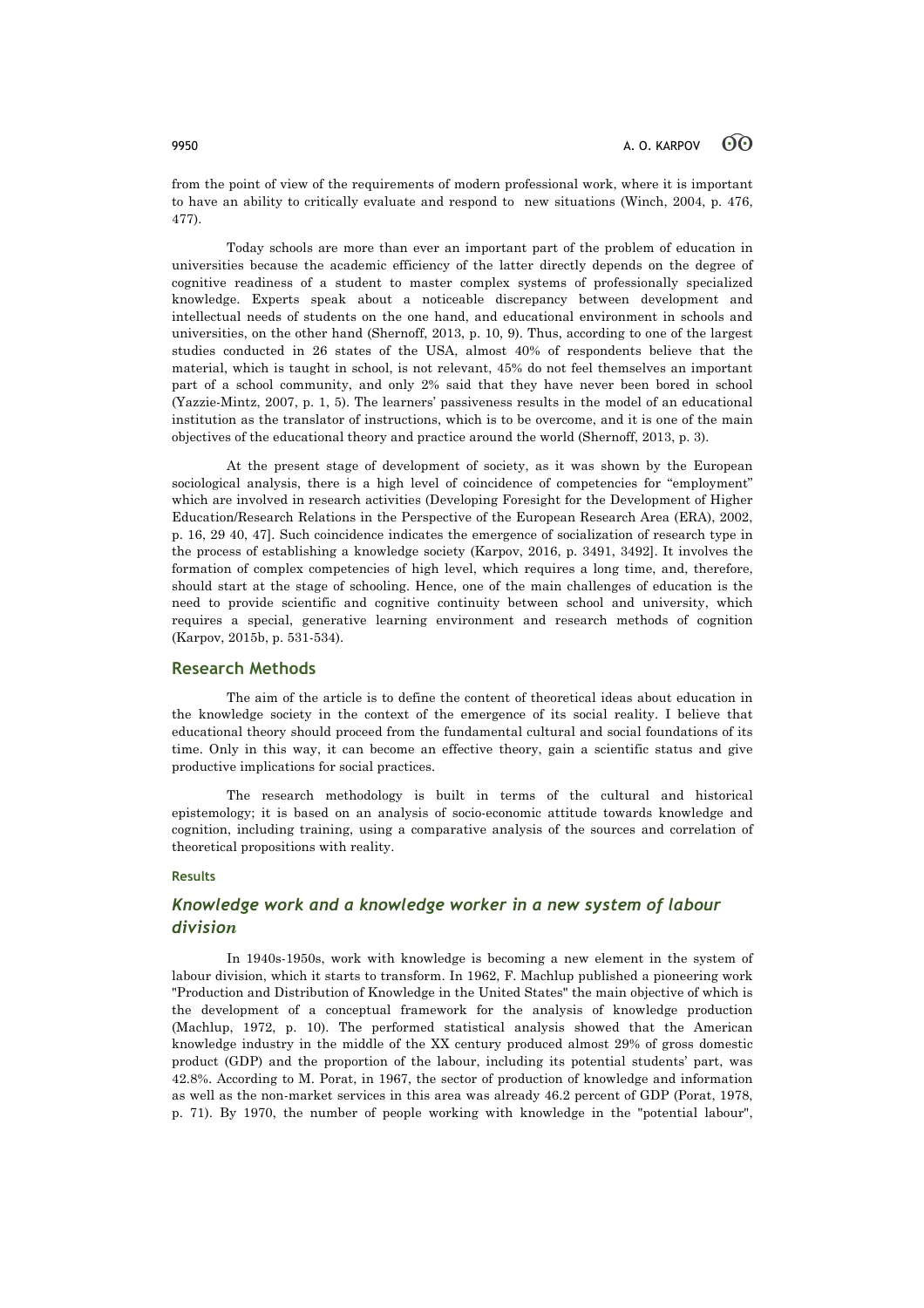according to calculations of F. Machlup and T. Kronvinkler (1975) had increased to 53.1 percent.

Work with knowledge turns out to be a necessary replenishment, and then it starts to permeate the whole nature of a machine-tool operator work, of a businessman, a manager, a technologist, a politician, a transport worker, a financier, and it radically changes it. Hence, a *new cultural nature of work* is formed which involves the work with scientific knowledge in its socially important types, i.e. what the author of the article calls "a scientific hybridization of labor." It means both physical, manual labour and brainwork as well as both industrial and organizational jobs.

When the author of the article says that the professional work started to include work with scientific knowledge, he does not mean that scientific knowledge has been included in training for this work and, thereby, in the qualifications and activities of the employee. He means the *direct* manipulation with scientific knowledge as an integral part of new work, including physical work. This work is called "Knowledge Work» or "Knowledge Job» . Its appearance is noted by P. Drucker in 1957 (Drucker, 1996, p. 69, 122, 121); although in the early 1940s, even top managers in large US companies were rarely university educated, and IBM hired its first manager with higher education one or two years before World War II started.

Scientific knowledge in the new work is "codified" in the traditional and transformed forms: in scientific periodicals, technologies, structures, machinery, drawings, tables, schemes, regulations and professional slang.

The new employee has a hybrid nature: knowledge work includes "white" and "blue" collar workers in his social group, but also, in some sense "white-blue" as well. In the social sphere, scientific hybridization of labour penetrates into management, police, health care, community services, trade, church, mass media, social service, etc. In the technical area, it creates specific types of hybrids – man-machine systems. They have emerged as a part of industry, water-engineering systems, electrical networks, logistics, infrastructure, and technical services in aviation, land and water transport; later they were embodied in spacecraft and orbital stations.

In hybrid technical systems, a man is presented by his thinking, but he also uses the labour of his hands. The latter is rather an epiphenomenon of his functional essence as a new employee, which is the knowledge work. However, when knowledge work is united with technical work (the one that partially replaced physical work, but not eliminated it), this union becomes the face of the new professional position of a "knowledge worker" and a new system of labour division. In automated workshops, several operators have replaced hundreds of workers. Operation with models of knowledge has become the basis for work, but their work included manual operation as well.

The development of hybrid technical systems was caused in 1930-1940's by preparations for the war and the war itself. Drucker writes that it was from the Second World War that the actual shift to knowledge work and knowledge industry began, which affected such areas as metal processing, shipbuilding, construction, management, medicine, etc. (Drucker, 1969, p. 252).

According to Drucker, the event which resulted in a decisive shift in the emergence of the knowledge worker in America was G.I. Bill of Rights– a legislative act signed by President Roosevelt on 22 June 1944. The law provided a number of benefits for veterans returning from the war, including payments for training in universities, schools, technical schools (including accommodation) and low-interest loans to start a business. Another notable event was the appearance of venture companies in 1946 in the US, which created a new economic reality for the man of knowledge. In the initial period, they considered their activities as a tool for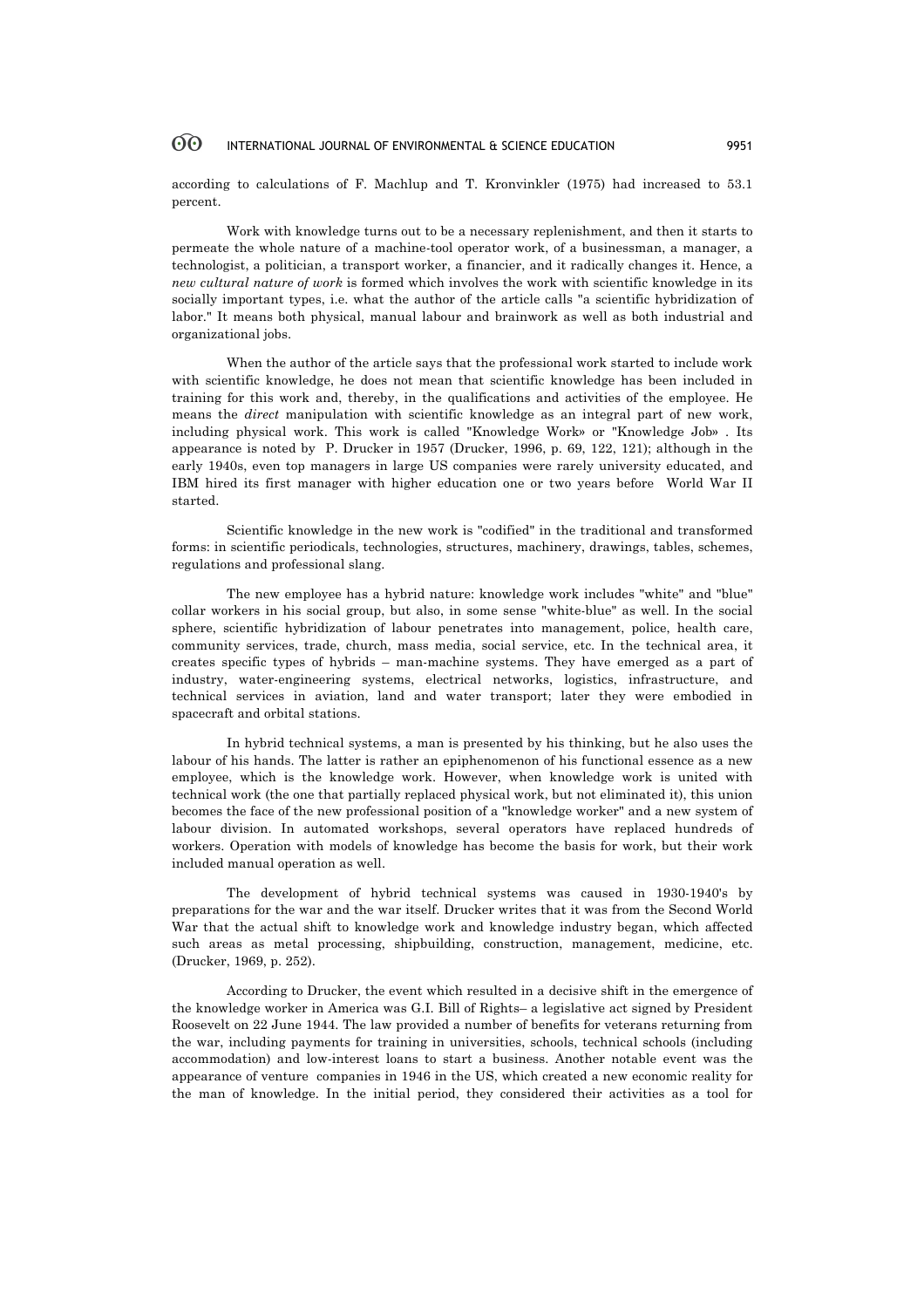financing "noble ideas" of the man of knowledge and invested in the start-up companies, which were managed by soldiers returning from the war.

The term a "knowledge worker» was introduced by P. Drucker in the epilogue of his book "The New Society" (1950) written in 1962. However, its appearance as a new type of an employee had been noted much earlier. As Drucker notes in 1950, a worker possessing a new knowledge is a mass part of a *new* middle class, it is a non-manual worker, an intellectually and technically trained person who is the most productive member of society. For example, in the glass industry in the late forties, manual labor was almost completely eliminated, as well as in the oil chemistry or production of plastics.

In his book "The Age of Discontinuity" (1968), Drucker defines a new society as a knowledge society. A new era is the era of innovations and technological changes, says Drucker. New industries become the production of knowledge, and knowledge is a major factor in their performance. They use knowledge workers and produce goods and services with a high content of knowledge. The knowledge worker created modern agricultural production, which became a science industry. From there he drove work force into industry, services, information and knowledge sectors of economy (Drucker, 1969, p. 54, 10-15, 154, 67, 254).

Drucker distinguishes the knowledge worker from the mind worker. For example, he uses the term «mind work», when speaking about mental work, not «knowledge work», which characterizes the work of a knowledge worker. Knowledge workers are engineers, computer experts, teachers, medical technicians, highly skilled agricultural workers, aircraft technicians, etc. Thus, according to Drucker, the knowledge worker is not a mind worker. The "knowledge eliminates neither work, nor skill» (Drucker, 1969, p. 24, 236, 251-255).

The author of the article believes that the knowledge worker is primarily determined by the dominating type of job rather than by his profession. The basic operational component of the knowledge worker's job is the work with knowledge, which involves productive thinking. The knowledge worker can produce both tangible and intangible products, but the basis of their production is the work with knowledge.

Drucker writes that education is an exceptionally important source that can give a competitive advantage to society and economy; it is education that is able to make the knowledge worker productive. The knowledge worker is becoming the main investment and for education, he is the most expensive investment. In the late 1960s, when the war was waged in Vietnam, the education expenditure in the United States exceeded defense expenditure; during the previous decade, they had doubled (Drucker, 1969, p. 291).

# *The genesis of education concept for the knowledge society*

The concept of education for the knowledge society starts to be formed in the second half of the 20<sup>th</sup> century. During this period, the change of the entire educational system of the society is taking place. With the emergence of the global economy and the rapid acceleration of technological revolution, education begins to lose its elite status; it becomes popular (popular означает «массовый», это не ошибка) and directly responsible for the development of society.

In the book "Landmarks of Tomorrow" (1957), P. Drucker identifies the main parts of the social structure of which a new society is being formed. This is an innovative system, including science, a special educational system and business enterprise as a model of a new social organization. The new employee should be ready to work in the conditions of integration of social and technological innovations and in the organizations that carry out this function. These competences are laid by education (Drucker, 1996, p. 19, 41, 42). Hence, along with the system of views on the innovative nature of a new society it is necessary to build up concepts of "educated society", i.e. a society based on education.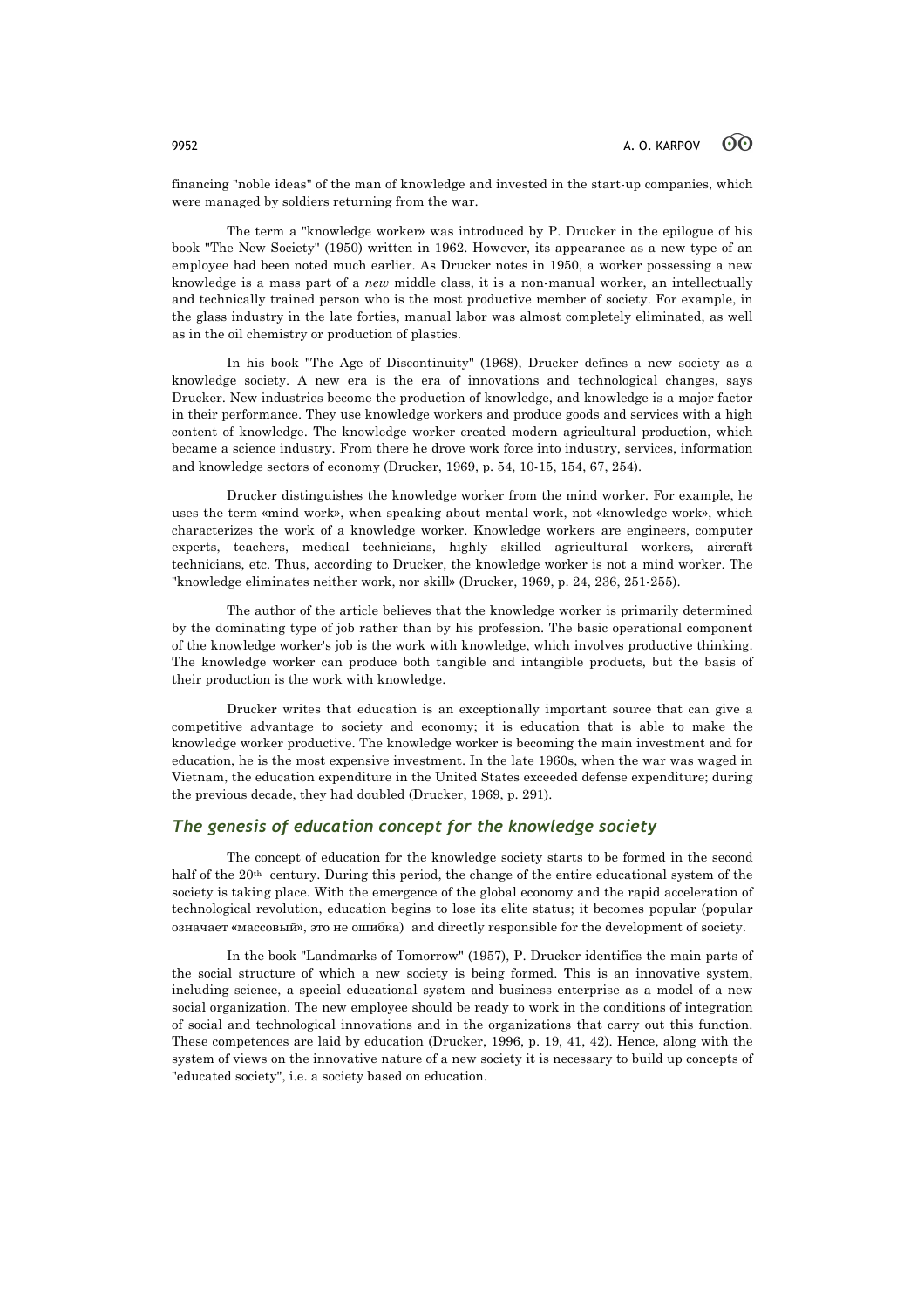The first edition of the book coincided with the event that fundamentally changed the attitude towards educational system in the United States and the Western world in terms of the concept developed by Drucker. On 4 October 1957 the Soviet spacecraft PS-1 (PS are the first letters of the Russian words that mean the simplest satellite), the first artificial satellite was launched into the Earth orbit. This event was not simply important for the formation of a new social group of knowledge workers but it turned out to be a milestone. On this day, the US President D. Eisenhower in his address to the American people said: "Our schools are more important than our radar stations; schools are fraught with greater strength than the energy of the atom". The then Congressman J. Kennedy warned the Americans: "It is not an overstatement to say that the battle that we are waging now may be won or lost in the classrooms of America".

The research activities conducted in the US, which were generously supported by the government, showed that especially critical part in the system of education is secondary school, because it lays the foundation for scientific and technical careers of learners. In response to the political, scientific and technological challenges, in the US and Western Europe the system of research training for schoolchildren starts actively developing, in which many active scientists and scientific institutions take part. In Russia, this work has been realized only since the mid-1990s, due to the program "The Step into the Future» (Karpov, 2015a, p. 443, 444). It's this reality that brings forth a modern knowledge worker.

The innovative orientation of society stamps education with a hallmark. In 1957, Drucker formulates the idea of advancing training and closely approaches the idea of continuing education (also known as lifelong education) for people engaged in productive work with knowledge. "Since we live in the age of innovation, practical education should train a person for the work that does not exist yet and which cannot be clearly defined," he writes. More efficient in terms of training a new employee is education, which is built not in a chronological order but in a distributed in time configuration (let's call it *distributed*  education). Drucker's concept of distributed education suggests that the education structure should allow of acquiring knowledge on those stages of the human life when a person can perceive it from the cognitive point of view. This cognitive efficiency determines the experience and the development of thought. We are talking about adult education, education as a continuing process, which "uses these years <of learning> most effectively and economically». After all, knowledge is "the only real capital today," and "productive work in modern society ... is based on the mind rather than on hands» (Drucker, 1996, p. 129, 147-149, 120).

In 1962 in his book "Production and Distribution of Knowledge in the United States" F. Machlup writes that education (secondary and higher) is the largest sphere of the knowledge industry (the largest part of the book is devoted to it). "The level of resources to provide education, research and development is an important economic variable, which can significantly alter the growth rate of knowledge, both fundamental and applied." That is why there is such a surge in the activity of studying productivity of investment in knowledge (Machlup, 1972, p. 5, 11).

In the "Age of Discontinuity" (1968), Drucker approves the need for a new approach to education, which should be able to train the knowledge worker. New education should form a "universal skill that is to use knowledge and its systematic acquisition as the foundation for efficiency, qualification and achievement". He speaks about "universal" teaching for technologists in terms of techniques of acquiring knowledge. Here Drucker connects the idea of continuing education with the high dynamics of changes in knowledge that is used in work. The need for constant retraining is relevant for all knowledge workers: engineers, doctors, mathematicians, teachers, etc. When continuing education becomes the norm, it is necessary to implement the idea of distributed education, Drucker supposes. Instead of increasing the period of initial training, it should be broken into parts and allocated over entire active life. Therefore, the most important thing in education for the knowledge society is to teach a person how to learn (Drucker, 1969, p. 299, 300-303).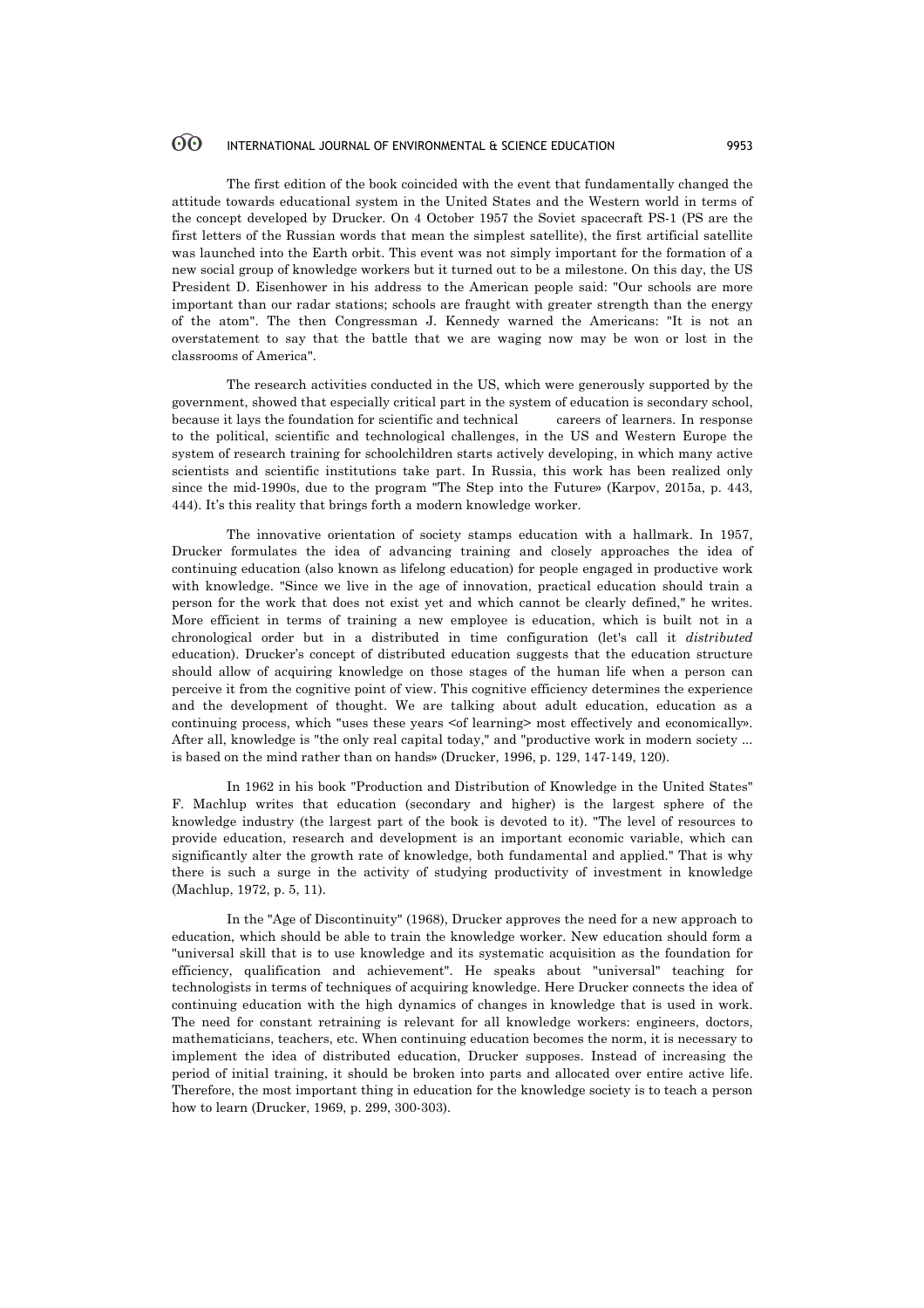In the UNESCO report "Towards Knowledge Societies" (2005), the concept of lifelong learning is associated with the concept of "learning society", the introduction of which the authors of the report refer to the works by R. Hutchins (1968) and T. Husen (1974) (Towards Knowledge Societies, 2005, p. 57). Meanwhile, in P. Drucker's book "Landmarks of Tomorrow" (1957), as it was shown by the author of the article, a description of the society based on education (educated society) contains explicit representations of *advanced* training and education as a *continuing* lifelong process. Such education is defined as a key instrument of the concept of innovative development.

Speaking of the novelty of Drucker's views, it should be noted that for the period of the 1950s-1960s it was more typical to have romantic ideas about the role of education for adults, these ideas inheriting public conscience of the 19th century and speaking about "humanization" or «refining» mostly of poor people and about education for industrial workers. They were based on the motivation to make learning a real part of the social change process. A. Stock notes that these highly romantic assumptions do not often correlate with the real world of ordinary industrial workers (Stock, 2013, p. 10-13).

According to Drucker, a new educational system should provide fostering talents for a knowledge-based economy, the knowledge worker readiness to the work that does not exist yet (advanced training), his lifelong training (continuing education) and, as a result, the mobility of a new labour (Drucker, 1969, p. 114, 300, 306, 286).

In the "Age of Discontinuity", Drucker says that the university will play the basic role in the development of the knowledge society and its employees as university laboratories are the basis of scientific production from which it rises up (Drucker, 1969, p. 187, 167). At the same time, M. Trow says that in modern societies the search for a new knowledge and new ways of its application have become the important sphere of activity, and colleges and universities are called upon to solve this task, which is becoming increasingly important.

In 12 years after the Drucker's book appearance in the United States, Bayh-Dole Act-1980 was passed that removed the obstacles to the transfer of scientific knowledge and technologies from universities to the corporate sector. For several years, universities created more than two thousand companies (260 thousand positions) that were engaged in the commercialization of technologies. A considerable amount of licenses, which they receive for these patents, is turning them gradually into commercial organizations. Thus, the income of the University of Cambridge from intellectual activities reaches EUR 3.5 million per year. 120 patents and 35 licenses were obtained only in 2008.

Universities and industry cooperate more and more closely, where discoveries overgrow into innovative products and are commercialized using suitable business models. J. Cole believes that "a significant portion of leading industries in the US, perhaps more than 80 percent, originated from discoveries in American universities» (Cole, 2010, 4). In 1999, D. Bell specified strong science intensive research universities, powerful entrepreneurial culture, and venture capital for small business financing as the sources of the US technological leadership (Bell, 2008, p. xl, xliii). In the early 2000 in Europe, the main role in the creation of knowledge society was given to universities as they are at the crossroads of research, education and innovation (The Role of the Universities in the Europe of Knowledge, 2003). At the European meeting at Hampton Court, universities alongside with research and development were called the basis for European competitiveness (Delivering on the Modernization Agenda for Universities: Education, Research and Innovation, 2006, p. 2).

However, according to Drucker, in the near future, one can hardly expect that it will be possible to measure the "output" of knowledge work, because it is not easy to define it in quantitative terms, and it can be impossible to do it altogether. Thus, one tries to determine the performance efficiency of a university by such parameters as "graduates' salaries and their positions", "reputation", "the number of degrees and awards", "the amount of funds raised for development". Drucker believes that the university performance evaluation based on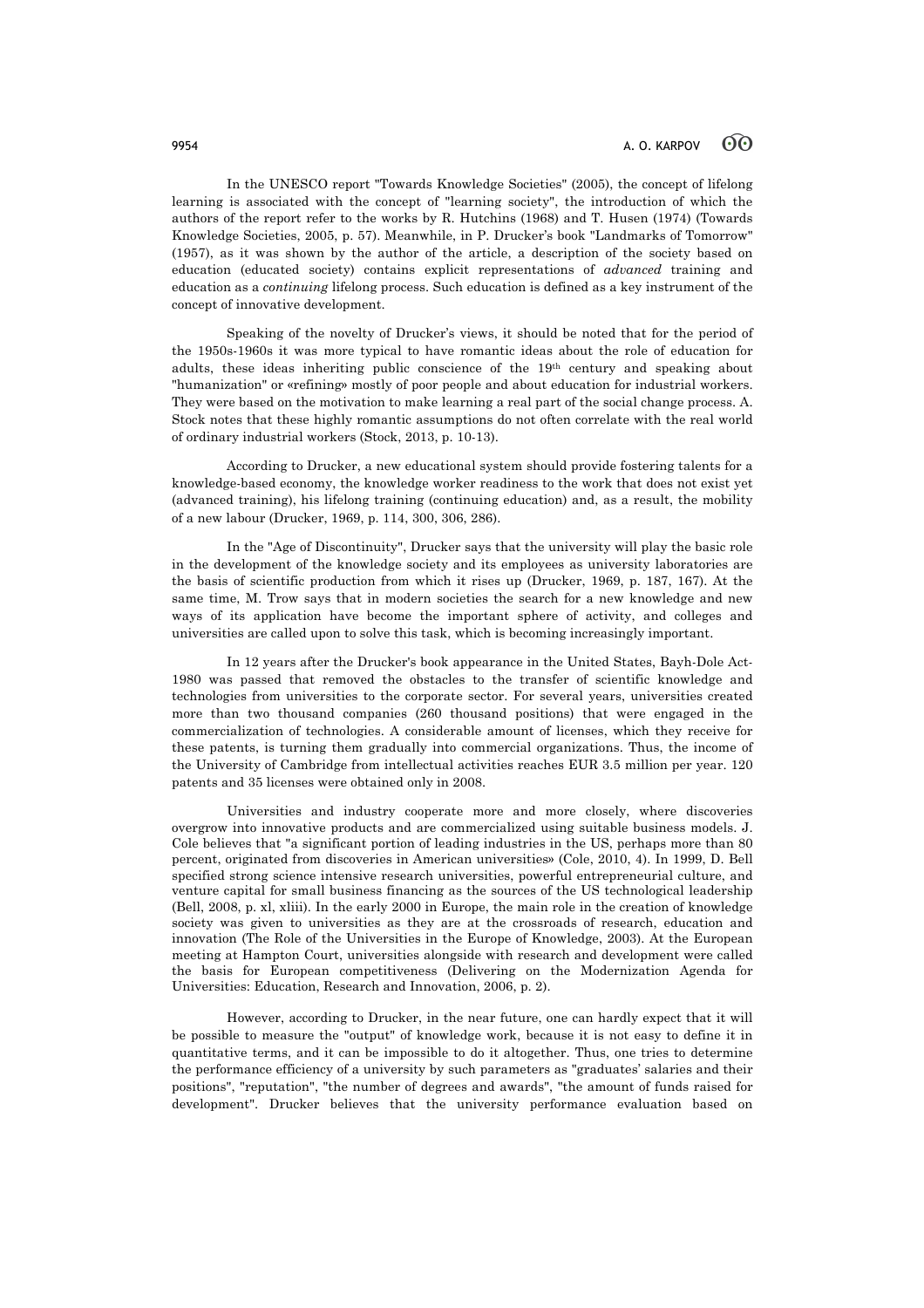performance criteria is as questionable as counting hospital beds to determine the effectiveness of psychiatric hospitals (Drucker, 1969, p. 269, 270, 183). This conclusion of the world-known expert in the field of management is very instructive for the reality of education in Russia.

Drucker defines a new ability that a worker in the knowledge society should possess: he "will have to learn how to understand the dynamics of technology and to anticipate the direction and the speed of technological changes» (Drucker, 1969, p. 40). The author of the article defines this ability using the term "dynamic competence". It relies on the feeling of selfpredicting the directions of changes in the *content* and configurations of professional knowledge. This ability is determined by a research mind that is ready to perceive and predict underlying changes of the paradigmatic type, to penetrate into the unknown in essence, i.e. the unknown that possesses systematic unpredictability as an inability to obtain the established configuration of knowledge just by logical continuation. The dynamic competence is created by means of *research training* that regards knowledge as an unanticipated event. Such training, as the author of the article shows, is the horizon of modern education development (Karpov, 2010, p. 373-376).

Human creativity is defined by Drucker as a driver of economic growth and development of a new society (Drucker, 2010, p. 161, 184; Drucker, 1993, p. 19, 28). This idea has a direct influence on modern education.

Thus, in 2006, the European University Association (EUA) initiated a research project "Creativity in Higher Education", which is funded by the European Commission in the framework of the «Socrates» program. The main objective of the project is to contribute to the promotion of the European knowledge society. The report notes that creativity is closely linked to lateral thinking that is required in order to take into account all factors known. In 2008, the UN report "Creative Economy" says that the economic aspect of creativity promotes entrepreneurship, innovation, economic growth. It refers to the creation of cultural products, scientific inventions, and technological innovations. The concept of "creative economy" indicates the transition from traditional models of development to the interdisciplinary model.

# **Discussion**

In reality of the knowledge society, the development of education is accompanied by profound contradictions. According to the author of the article, the fundamental contradictions are the following: (1) the contradiction associated with the commodification of knowledge; (2) the contradiction between the knowledge worker and manager; (3) the contradiction between knowledge and information; (4) the contradiction between scientific and non-scientific knowledge.

The most important of these contradictions is generated by commodification policy that incorporates education and science in the system of commodity relations. Commodification of knowledge forms a business environment, antagonistic to creative thought, which is creating this knowledge. As a result, the learning process excludes creative traits of a person and sociocultural communications of knowledge, creative functions of the trainer and the trainee, the relations between teaching and research and motivation to them as well as educational function of research, which forms scientific methodicalness of thinking and identifies the high quality of education.

One of the most acute contradictions of the knowledge society is the contradiction between knowledge workers (a lecturer, a teacher, a scientist, or a highly qualified specialist) and a pure manager, who cannot always be assigned to a group of knowledge workers. However, even when he acts as a knowledge worker, he is not free of this contradiction.

In the "Age of Discontinuity», Drucker's managerialism is becoming imperative. The "boss" of a knowledge worker, says Drucker, is "a manager who is usually ignorant of his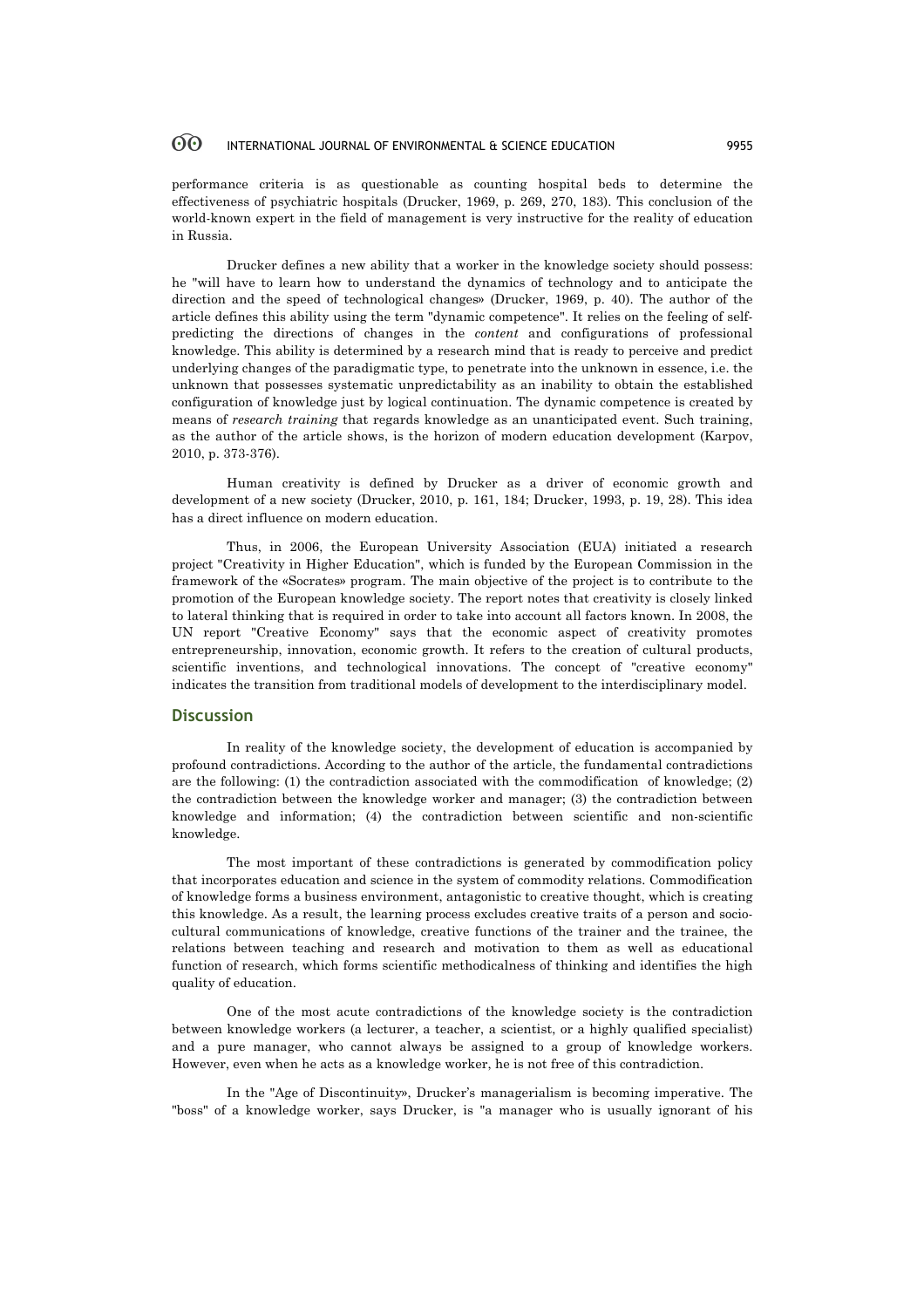disciplinary field, but possesses special competences in the field of planning, organization, integration of personnel and evaluation of knowledge people regardless of their discipline or areas of expertise. "Thus, it is always necessary to have managers to run the university (Drucker, 1969, p. 251, 332). In the "Post-Capitalist Society" (1993), he says that in an organization based on knowledge, managers need not know the work of their subordinates (Drucker, 1993, p. 107).

Today managerialism is positioned as an ideology that claims superiority of pure management and leadership, of its abstract grounds and schemes, over any other form and manner of organization of social institutions and activities. Managerialism postulates that its socio-technical practices are universal and always better than context-professional approach to the groups of people management in modern society (Deem, et. al., 2010, p. 6). These days have shown the devastating consequences that arise when "non-academic" people are trying to impose a purely organizational vision on the academic culture, which underlies science education and scientific knowledge production. Schools can be run by people who do not know pedagogy, hospitals – by those who do not know anatomy, universities and research institutes by clerks and people who come from business, i.e. those who are "effective managers"; who only bear "responsibility for the use and performance of knowledge" (Drucker, 1993, p. 44); people who are not versed in scientific knowledge; people walking in shallow water.

The contradiction between knowledge and information is not less important. This is the contradiction between the internal (sensible) and external (superficial) understanding, between the independent and socially programmed thinking. In the analysis of learning processes, Drucker defines arithmetic, history, language, ability to read and listen to music as information (Drucker, 1969, p. 319, 320). Porat also refers teachers to information workers (the category of "knowledge disseminators"), placing them office assistants, accountants and telephone operators (Porat, 1978, p. 71, 73).

Today we see how the confusion between "information" and "knowledge" makes legitimate changes in people's lives, in economy and social structure on the officials' will or on the basis of a committed expert's opinion rather than on a scientific study of the problem situation. In education, knowledge defined as information, acquires the status of a temporary acquisition, which is by no means necessary for life and work. This "knowledge" not only eliminates the possibility of the knowledge worker, but also about the knowledge society per se.

The contradiction between scientific and non-scientific knowledge is becoming socially critical. It is exacerbated when the second replaces the first one. If research, engineering, design is aimed only at the effectiveness of the final result, it is by no means interested in the study of factors that do not affect the efficiency. Thus, things and technologies unpredictable in their consequences are created. The rationale for their existence is a palliative theory, prescription regulations and limited empirical data that are determined by the client rather than by scientific necessity.

The knowledge is able to lose the status of being scientific when it is approved as an opportunistic knowledge, i.e., knowledge aimed at primarily to an external stimulus but not at the truth. For the knowledge production processes, it is crucial to have a context of use rather than a context of discovery and justification in the scientific community. Uncontrolled commercialization of science causes erosion of the fundamental specialization of universities and its structural imbalance at the national level, as it facilitates hypertrophic development of those areas of research that promise quick rewards.

# **Conclusion**

Knowledge society as a special social space of modern society is formed in the 1940s-1960s. Its crystallization centers are a new system of labour division, innovative development institutions, educational organizations, training a knowledge worker. The social order to train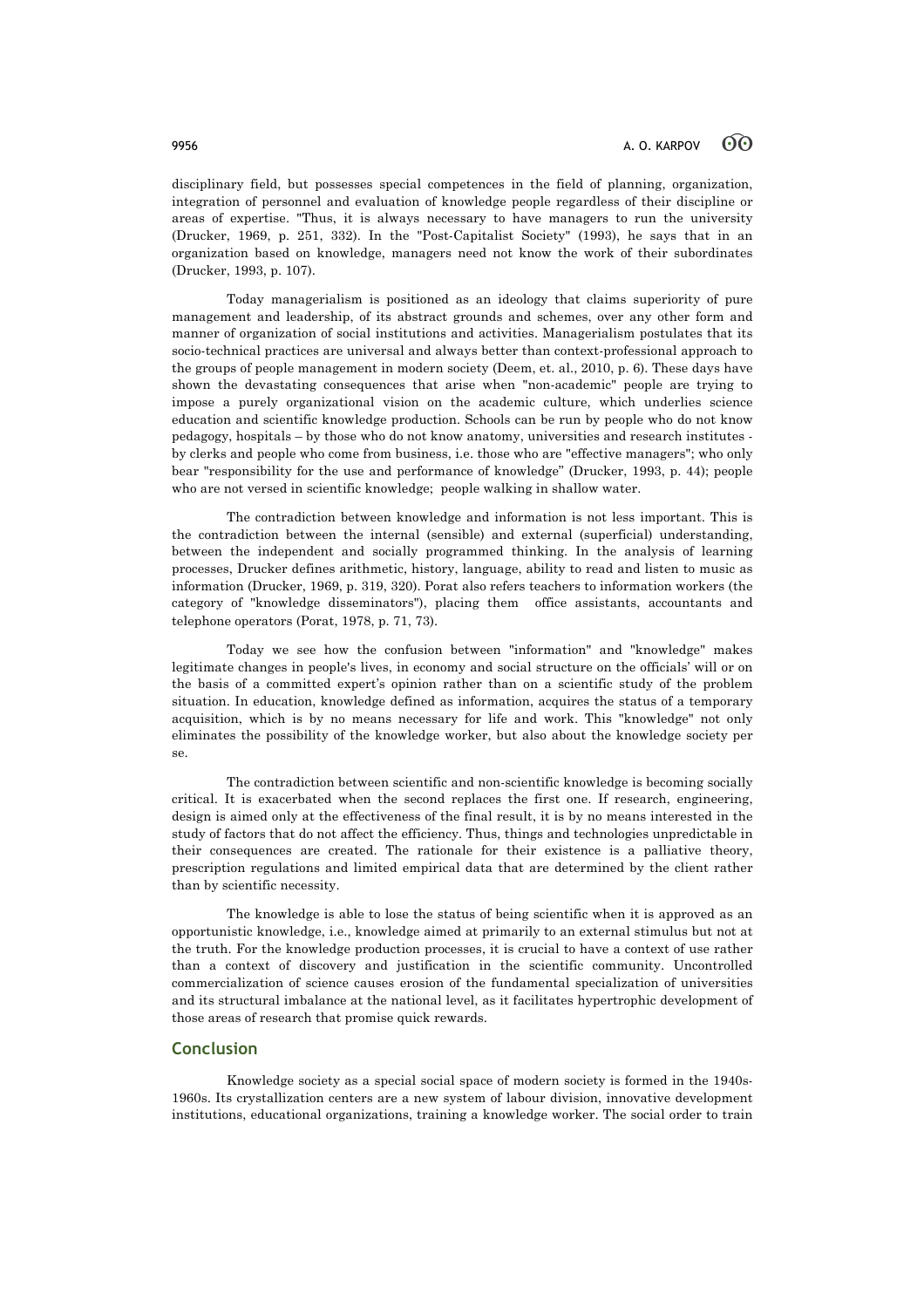a knowledge worker that is able to be productive in a rapidly changing knowledge and technological environment is one of the main challenges of modern education.

The concept of the education system, which is able to give an answer to this challenge is formed in the 1950s-1960s. As shown by P. Drucker, such a system of education is based on the idea of advanced training (1957) and the principle of continuing education for the knowledge worker (1968). The concept of distributed education created by Drucker in this period, in his opinion, should be implemented after the continuing education will have become the norm.

University and school built on the principles of research training and connected by scientific and cognitive continuity are the key institutions of the knowledge society development. The creative nature of learning determines the ability of the knowledge worker to social, technical and technological innovation, while research work forms his dynamic competence and socio-economic performance.

# **Acknowledgements**

The results published in the article were obtained within the project part of the Government order of the Ministry of Education and Science of the Russian Federation (grant № 27.1560.2014/K).

## **Disclosure statement**

No potential conflict of interest was reported by the authors.

# **Notes on contributors**

**Alexander O. Karpov,** PhD, Head of the Centre for Research Programs and Projects of Youth, Bauman Moscow State Technical University, Moscow, Russia.

# **References**

Bell, D. (2008). The Axial Age of Technology Foreword: 1999. In: Bell, D. *The Coming of Post-Industrial Society: A Venture of Social Forecasting*. N.Y.: Basic Books. Р, ix-lxxxvi.

Carr, D. (2003). Making Sense of Education. London and New York: Routledge Falmer, 294  $p$ .

Cole, J. R. (2010). The Great American University: Its Rise to Preeminence, Its Indispensable National Role, Why It Must be Protected. N.Y.: Public Affairs, 616 р.

Deem, R., Hillyard, S., Reed, M. (2010). Knowledge, Higher Education, and the New Managerialism: The Changing Management of UK Universities. N.Y.: Oxford University Press, 6.

Delivering on the Modernisation Agenda for Universities: Education, Research and Innovation (2006). *Communication from the Commission to the Counsil and the European Parlament*. Brussels: Commission of the European Communities, 16 р.

Developing Foresight for the Development of Higher Education/Research Relations in the Perspective of the European Research Area (ERA) (2002). F*inal Report of the Strata-Etan Expert Group. Brussels: European Commission, Directorate-General for Research*. Unit RTD-K.2. 2002, 82 р.

Doll, W. E. (1993). A Post-modern Perspective on Curriculum. New York and London: Teacher College Press, Columbia University, 215 р.

Drucker, P. F. (1969). The Age of Discontinuity: Guidelines to our Changing Society. London: Heinemann, 369 р.

Drucker, P. F. (1993). Post-Capitalist Society. New York City: Harper Business, 232 p.

Drucker, P. F. (1996). Landmarks of Tomorrow. A Report on the New «Post-Modern» World. NY.: Harper, 270 р.

Drucker, P. F. (2010). The New Society. The Anatomy of Industrial Order. N.Y.: Harper, 362 р.

Flechzig, K.-H. (1992). Vielfalt und Transversal Vernunft. Prinzipien postmodernen Denkens und die Modernisierungskrise in Bildungssystemen. Zeitschrift für Pädagogik. Weinheim; Basel: Beltz. Beiheft 29, 351-360.